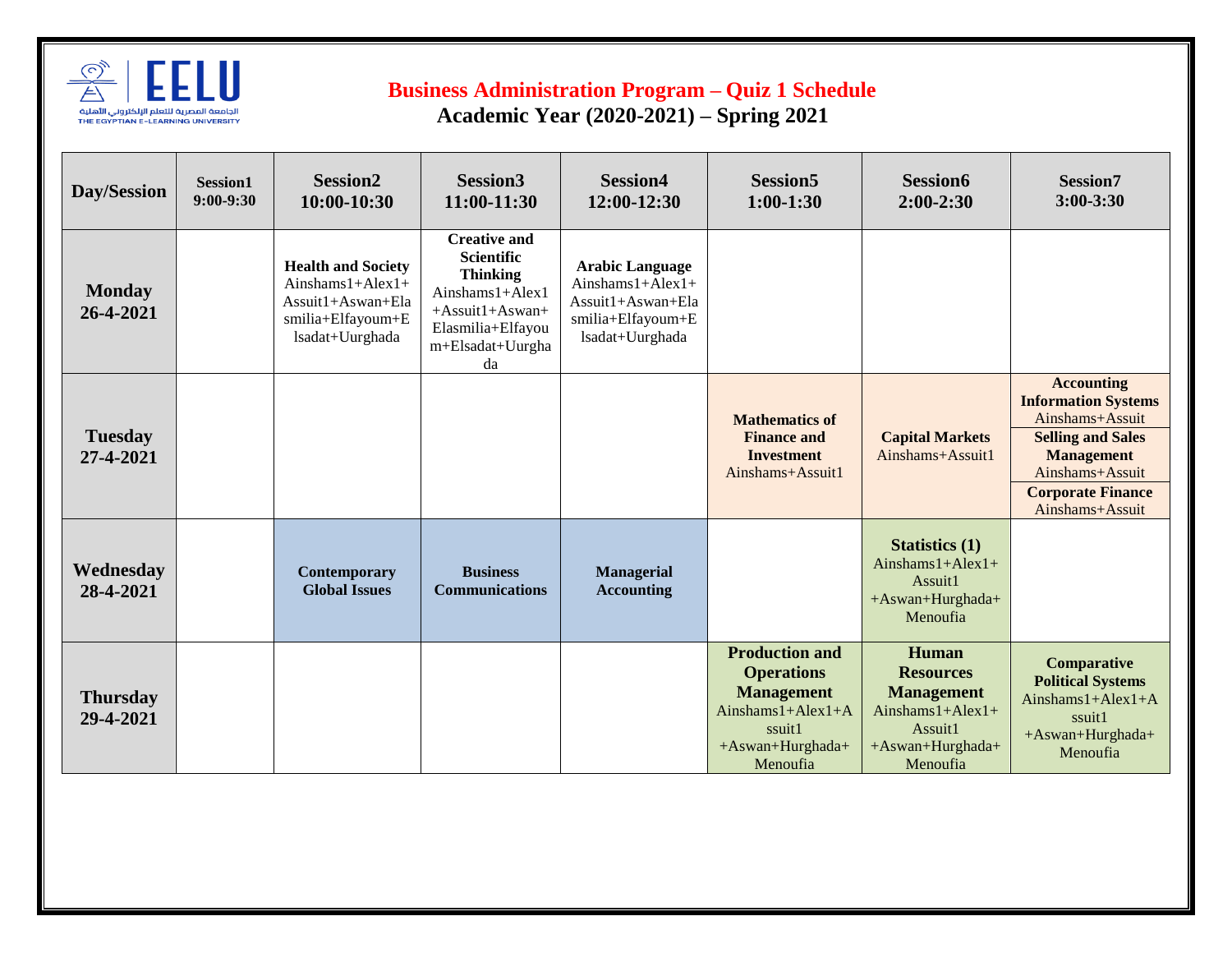

## **Business Administration Program – Quiz 1 Schedule Academic Year (2020-2021) – Spring 2021**

| Day/Session                  | Session1<br>9:30-10:00 | Session <sub>2</sub><br>10:30-11:00                                                         | Session <sub>3</sub><br>11:30-12:00                                                                                               | <b>Session4</b><br>12:30-1:00                                                             | Session <sub>5</sub><br>$1:30-2:00$                                                                                   | Session6<br>$2:30-3:00$                                                                                     | Session7<br>3:30-4:00                                                                                                                                                           |
|------------------------------|------------------------|---------------------------------------------------------------------------------------------|-----------------------------------------------------------------------------------------------------------------------------------|-------------------------------------------------------------------------------------------|-----------------------------------------------------------------------------------------------------------------------|-------------------------------------------------------------------------------------------------------------|---------------------------------------------------------------------------------------------------------------------------------------------------------------------------------|
| <b>Monday</b><br>26-4-2021   |                        | <b>Health and Society</b><br>Ainshams $2+Alex2+Ass$<br>uit2+Assuit3+Menoufia<br>+Qana+Sohag | <b>Creative and</b><br><b>Scientific</b><br><b>Thinking</b><br>Ainshams2+Alex2<br>$+$ Assuit2+Assuit3+<br>Menoufia+Qana+S<br>ohag | <b>Arabic Language</b><br>Ainshams2+Alex2<br>+Assuit2+Assuit3+<br>Menoufia+Qana+S<br>ohag |                                                                                                                       |                                                                                                             |                                                                                                                                                                                 |
| <b>Tuesday</b><br>27-4-2021  |                        |                                                                                             |                                                                                                                                   |                                                                                           | <b>Mathematics of</b><br><b>Finance and</b><br><b>Investment</b><br>Assuit2+Alex+Menou<br>fia                         | <b>Capital Markets</b><br>$Assuit2+Alex+Me$<br>noufia                                                       | <b>Accounting</b><br><b>Information Systems</b><br>Alex+Menoufia<br><b>Selling and Sales</b><br><b>Management</b><br>Alex+Menoufia<br><b>Corporate Finance</b><br>Alex+Menoufia |
| Wednesday<br>28-4-2021       |                        |                                                                                             |                                                                                                                                   |                                                                                           |                                                                                                                       | <b>Statistics (1)</b><br>Ainshams $2+Alex2$<br>$+ Assume2+Assuit3$<br>+Qana+Sohag                           |                                                                                                                                                                                 |
| <b>Thursday</b><br>29-4-2021 |                        |                                                                                             |                                                                                                                                   |                                                                                           | <b>Production and</b><br><b>Operations</b><br><b>Management</b><br>Ainshams2+Alex2+As<br>suit2+Assuit3+Qana+<br>Sohag | Human<br><b>Resources</b><br><b>Management</b><br>Ainshams2+Alex2<br>+Assuit2+Assuit3<br>$+Q$ ana $+S$ ohag | <b>Comparative</b><br><b>Political Systems</b><br>Ainshams2+Alex2+A<br>ssuit2+Assuit3+Qana<br>$+$ Sohag                                                                         |